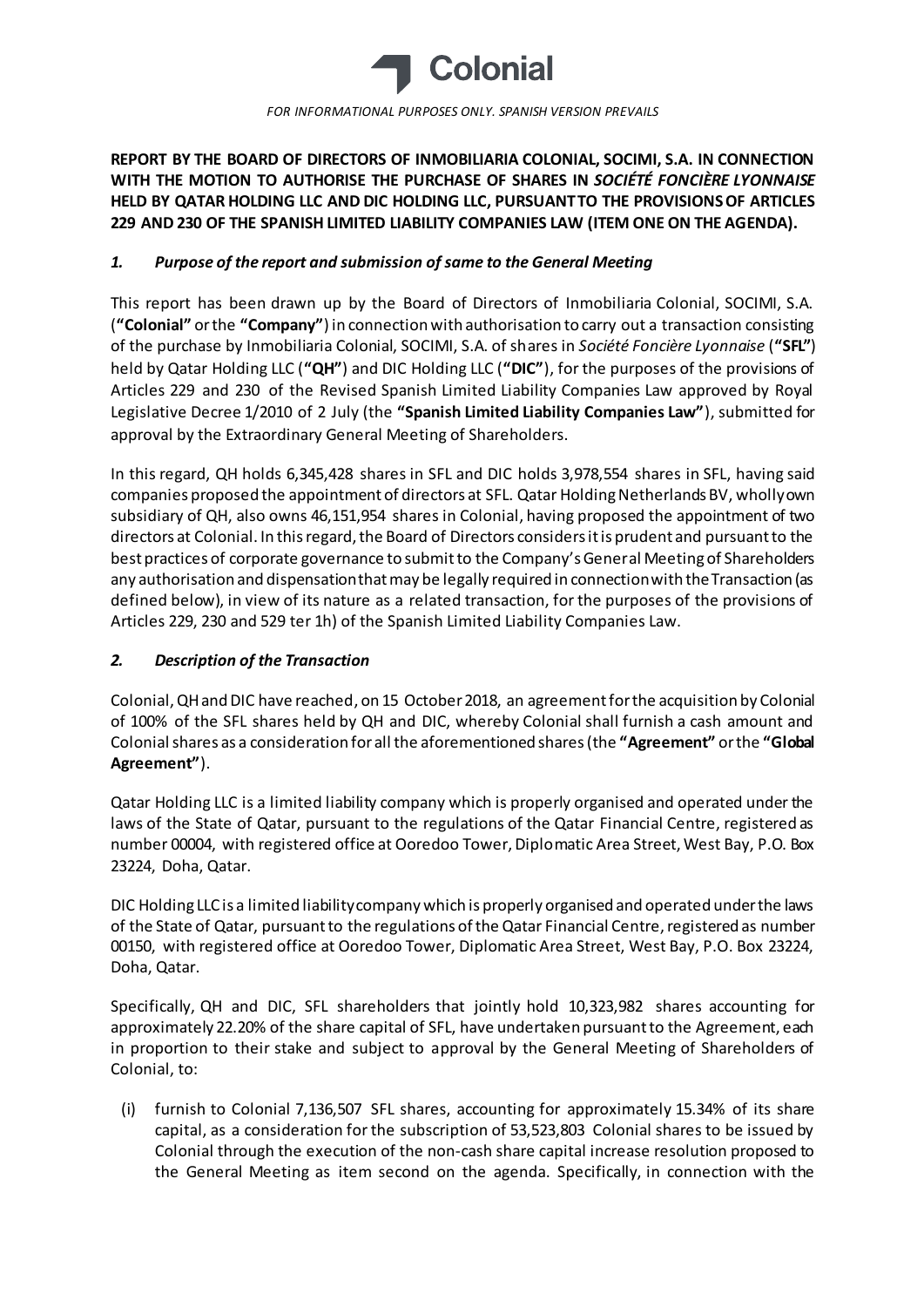

7,136,507 SFL shares that shall be furnished to Colonial, QH shall furnish 4,386,310 SFL shares and DIC shall furnish 2,750,197 SFL shares;

- (ii) exchange 400,000 SFL shares, accounting for approximately 0.86% of its share capital, for 3,000,000 Colonial shares held by the Company as treasury shares. Specifically, in connection with the 400,000 SFL shares that shall be exchanged, QH shall exchange 245,852 SFL shares and DIC shall exchange 154,148 SFL shares; and
- (iii) sell Colonial 2,787,475 SFL shares, accounting for approximately 5.99% of its share capital, at an aggregate price of 203,485,675.00 euros, this is, at a price of 73 euros per share. Specifically, in connection with the 2,787,475 SFL shares that shall be sold to Colonial by QH and DIC, QH shall sell 1,713,266 SFL shares and DIC shall sell 1,074,209 SFL shares

(the three undertakings are jointly considered to be the **"Transaction"**).

The transfer of SFL shares by QH and DIC, and the consideration to be furnished by Colonial in new Colonial shares, in treasury shares, and in cash, form part of the aforementioned Global Agreement for purchase by Colonial of the SFL shares held by QH and DIC.

### *3. Justification for the Transaction from the perspective of Colonial's corporate interest*

SFL is a French company listed in the Paris commercial registry or *Registre du Commerce et des Sociétés* as number 552 040 982 (French business nomenclature code 6820 B). It is registered in Paris (France) at 42, Rue Washington (75008) and its shares are admitted to trading on the Paris Stock Exchange on *"Euronext Paris—Compartiment A"*. The company is defined as a listed real estate investment company (*Société d'Investissement Immobilier Cotée* or SIIC). On 30 June 2018, SFL owned 20 buildings in Paris, with a total surface area of 392,462 $m^2$ , valued at 6,409 million euros.

Notwithstanding the fact that the General Meeting is being consulted in connection with authorisation for the Transaction addressed in this report (item one on the agenda), and also in connection with the contribution to Colonial of SFL shares as per the undertaking described in section (i) of section 2 of this report (item two on the agenda), it should be stipulated that the Global Agreement contemplates in a unitary and joint fashion all these undertakings, and thus it is the corporate interest which forms the basis and grounds for the two proposed resolutions submitted to the General Meeting.

In this regard, Colonial's corporate interest mainly consists of the strategic nature of its stake in SFL as a means of consolidating its position not only in the French market, but also in the European property sector, and the Transaction represents a market opportunity for Colonial which adds value and is thus in the interests of all its shareholders.

In this respect, the Transaction considered globally shall help consolidate the Colonial group as one of the main European property players specialising in the prime office market, thus giving it a better strategic position with a view to the investment opportunities that may arise in the prime office market in Spain and France. This greater investment capacity has arisen not only thanks to the added value created for Colonial by the Transaction, but also to the potential increase in the dividend it currently receives from SFL, and on Colonial's earnings per share.

The Transaction shall also help align Colonial with major shareholders holding stakes in both Colonial and SFL, and this shall in turn be instrumental in improving the corporate governance of the Colonial group in the interests of all its shareholders.

The aforementioned strategic slant of the transaction for Colonial and its relevance for the Company in terms of investment capacity and returns, in addition to this alignment of major shareholders to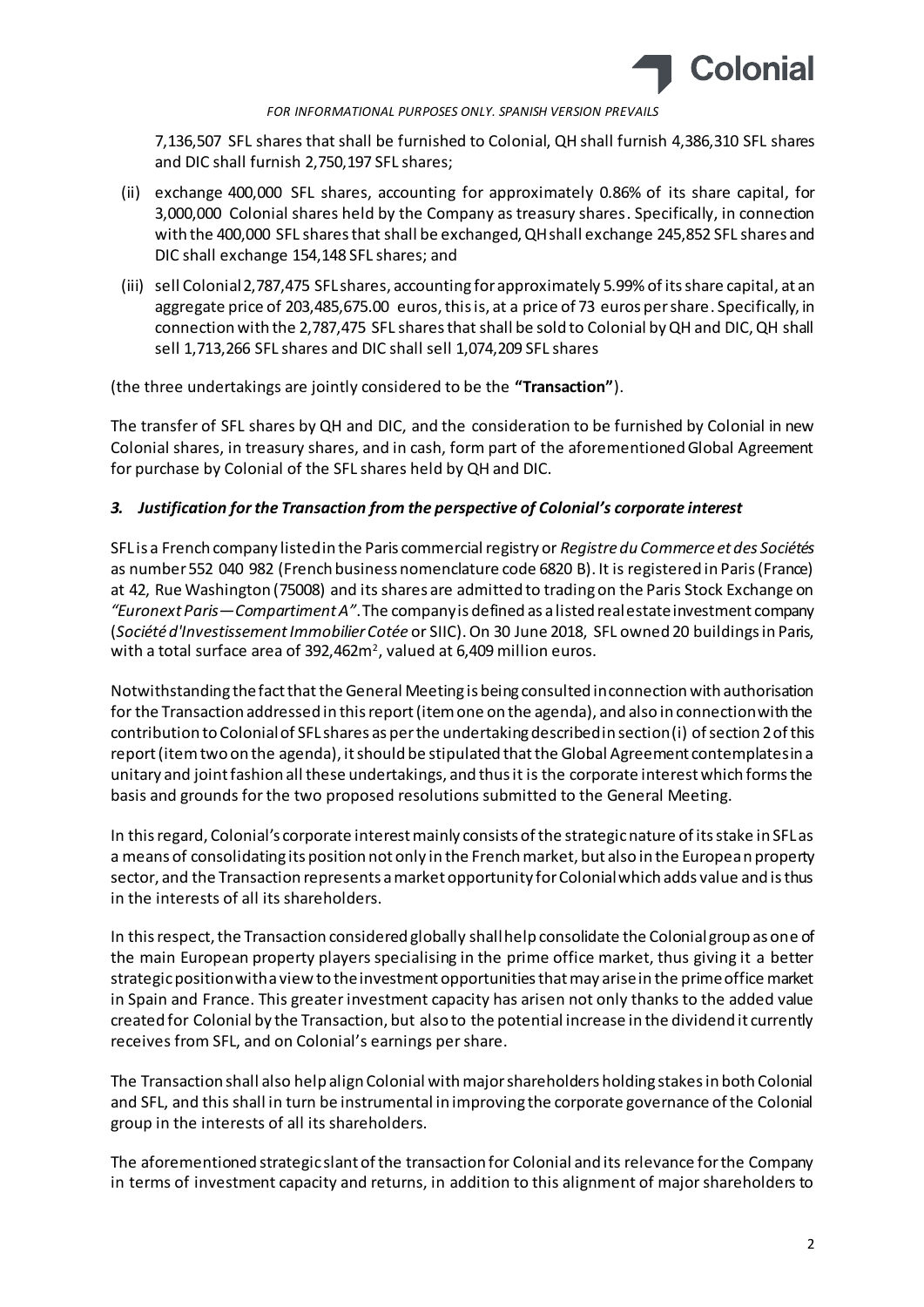

bring about better corporate governance, make up the corporate interest which explains and forms the basis for the transaction.

In connection with the transaction, Morgan Stanley & Co. International plc submitted a report (fairness opinion) to the Company's Board of Directors, confirming that, in its opinion, the agreed consideration for the acquisition of the SFL shares owned by QH and DIC, including the resulting exchange ratio, is fair from a financial point of view to Colonial.

By virtue of the above, Colonial's Board of Directors considers that the transactions forming part of the Global Agreement set out in points (i), (ii) and (iii) of section 2 of this report concur with the corporate interest of the Company, and thus of all its shareholders.

### *4. Valuation of the SFL shares and agreed consideration*

In order to determine the value of the SFL shares owned by QH and DIC, a number of different valuation methods have been considered, all of which are commonly accepted by the international financial community. These include the following:

- **Asset valuation:** this method values a company's assets and then subtracts all charges against those assets, as well as any other debts or liabilities of the company with third parties. In this regard, for companies operating in the property sector, the appraisal method considered most relevant internationally is that based on the "EPRA NAV" indicator, which is basically the sum of the company's book value (net asset value -NAV) and the latent capital gains of the investment properties, measured at fair value, with certain items adjusted in accordance with the recommendations of the EPRA (*European Public Real Estate Association*). With this method, the value obtained represents the overall underlying value of property investments combined with other assets, adjusted by the company's financial debt and other liabilities.
- **Comparable multiples:**this method, which is considered a priority by international accounting rules (International Financial Reporting Standards) and US accounting rules, consists of estimating the value on the basis of multiples obtained from comparable companies.
- **Share market price:** this method calculates a company's value based on its share price in a secondary market.

On the basis of the combination of the various methods described above, as well as in due consideration of the lower liquidity of SFL shares on the market, with respect to the liquidity of the Colonial shares (new shares and also treasury shares) furnished in the exchange; and the cash price at which a portion of the shares currently owned by QH and DIC is acquired, the Board of Directors estimates that the 7,536,507 SFL shares accounting for approximately 16.2% of its share capital, thus furnished as a consideration for Colonial's new shares and treasury shares, have a value of 514,931,845.33 euros, which is equivalent to putting the value of each share to be furnished at 68.325 euros.

This price entails a discount of 20.3% on the EPRA NAV of SFL calculated at 30 June 2018, i.e. 85.7 euros per share.

In order to determine the number of Colonial shares to be delivered as a consideration for the SFL shares, the various appraisal methods referred to above were also taken into account, as was the liquidity of the Colonial share with respect to that of the SFL shares. Following an analysis of the different methods described, it was considered that the asset valuation method is the most relevant. In this regard, consideration was given to Colonial's EPRA NAV calculated on 30 June 2018, i.e. 9.11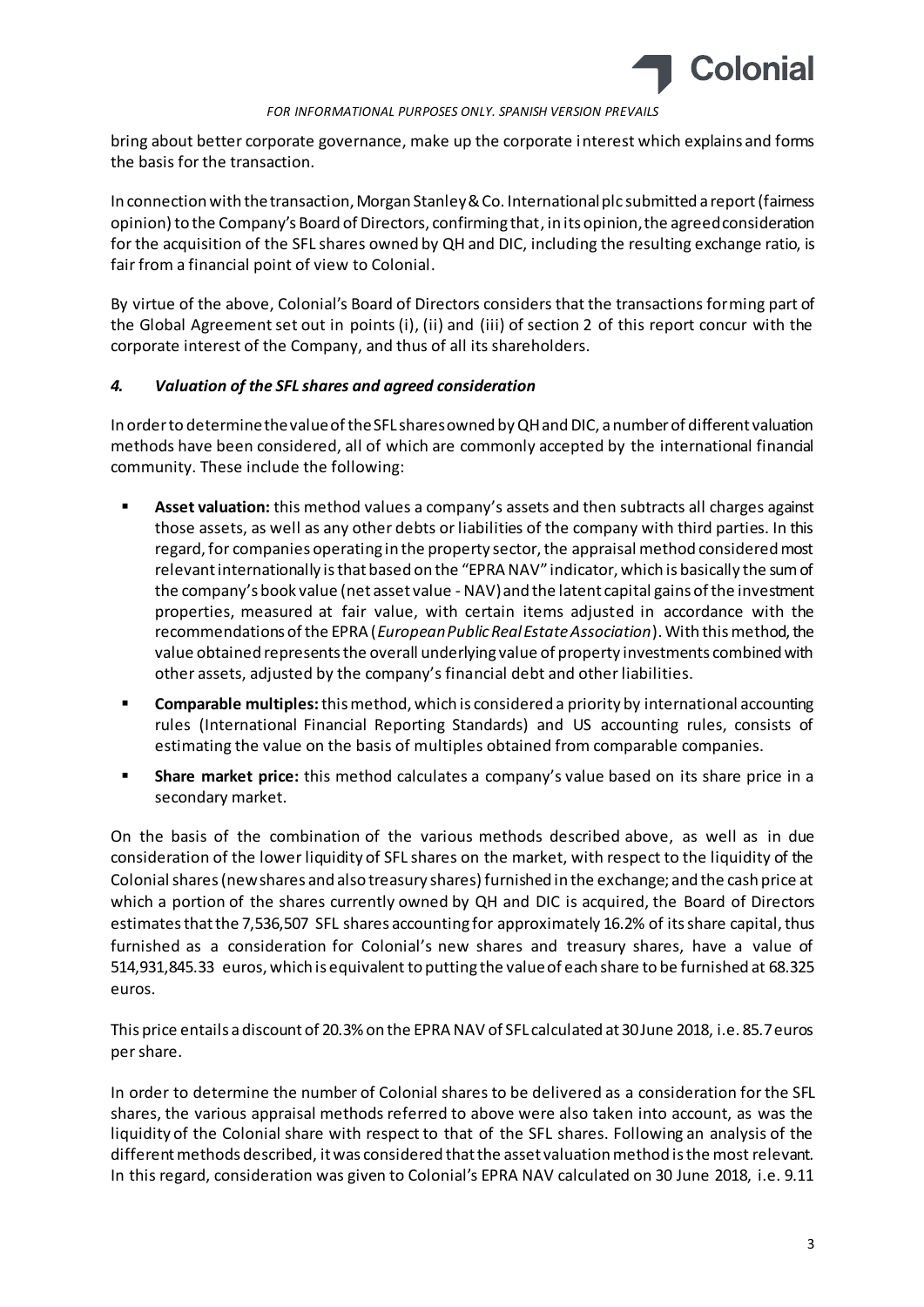

euros per share. For these purposes, the valuations carried out by renowned experts in the real estate sector have been taken into account. They have valued each of the property assets of Colonial individually and have issued the relevant valuation reports in accordance with the Valuation and Appraisal Standards of the *Royal Institution of Chartered Surveyors*(RICS). Specifically, on 30 June 2018, the valuation of Colonial's properties was carried out by Jones Lang LaSalle, Cushman & Wakefield and CB Richard Ellis.

Moreover, pursuant to undertaking (iii) referred to in section 2 above in this report, 2,787,475 SFL shares are acquired at a price of 73 euros per share, with payment to be made in cash. This price entails a discount of 14.8% on the EPRA NAV of SFL calculated at 30 June 2018, which is slightly less than that applied with respect to the shares to be exchanged due to the different nature of the consideration (delivery of cash against delivery of Colonial shares).

The combination of the transactions set out in points (i), (ii) and (iii) of section 2 of this report result in an acquisition price of 69.58 euros per share, which entails a discount of 18.8% on the EPRA NAV of SFL calculated at 30 June 2018.

# *5. Other obligations undertaken by Colonial, QH and DIC pursuant to the Global Agreement*

With a view to guarantee full transparency with regard to shareholders in the aforementioned Global Agreement, Colonial's Board of Directors also considered it advisable to report on other obligations associated with the transactions making up the Global Agreement.

In this regard, QH and DIC have respectively undertaken with respect to the Colonial shares arising from the non-cash share capital increase and Colonial's treasury shares, (1) not to make use of the Colonial shares (lock-up) for a period of 6 months from the date on which the Transaction is completed; (2) to sell the aforementioned Colonial shares, as applicable, in an orderly fashion, in accordance with habitual market practice and pursuant to the regulations applicable, following the initial lock-up period and for 4 years after the date on which the Transaction is completed; and (3) not to transfer, for 4 years after the date on which the Transaction is completed, either directly or indirectly, the aforementioned Colonial shares to a competitor of Colonial, or to a party acting in conjunction with a competitor which has the purpose of acquiring a stake equal or higher to 3% in the share capital of Colonial.

In turn Colonial has undertaken vis-à-vis QH and DIC, for a period of 18months from the date on which the Transaction is completed, not to purchase (lock-up) SFL shares at a price higherthan 72.50 euros. Notwithstanding the foregoing, Colonial may, at any time and with no price restriction, acquire up to a 1% of SFL's issued share capital. In the event that Colonial fails to comply with the commitment set forth in this paragraph, QH and DIC, respectively, would only be entitled to a proportional compensation for losses and/or damages, based on the number of shares acquired, equivalent to the positive difference between the price per share to which Colonial had acquired the SFL shares and 72.50 euros, up to a maximum equal to the total SFL shares transmitted by QH and DIC, respectively, to Colonial.

On the other hand, if within 21months from the date on which the Transaction is completed, Colonial transfers more than 1% of SFL's issued share capital at a price higher than 72.50 euros per share, it shall compensate, depending on the number of shares transferred, to QH and DIC (in proportion to the number of SFL shares transferred by each of them under the Global Agreement) for the positive difference between the price per share at which Colonial would have sold the SFL shares and 72.50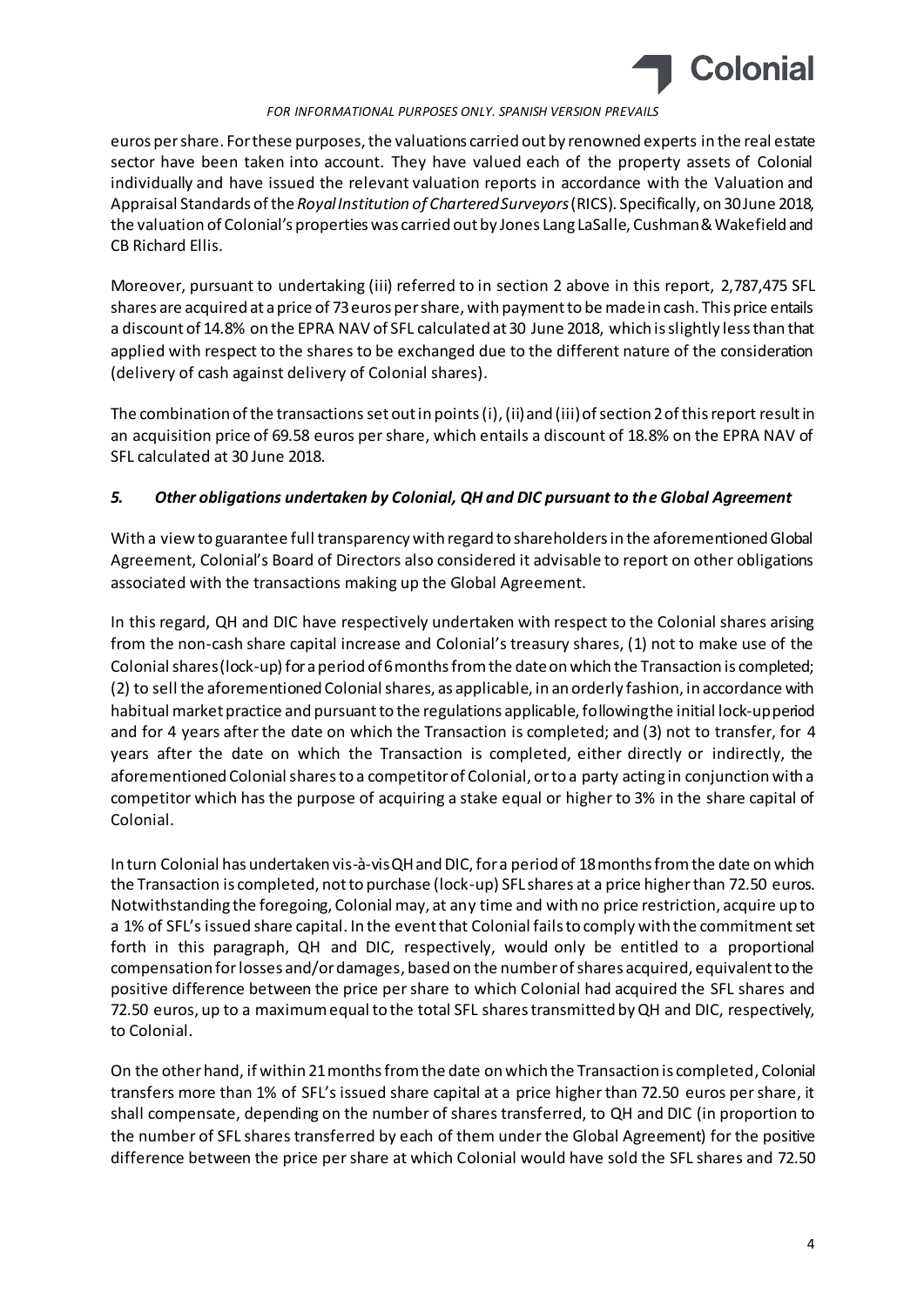

euros, up to a maximum equal to the total SFL shares transmitted by QH and DIC, respectively, to Colonial.